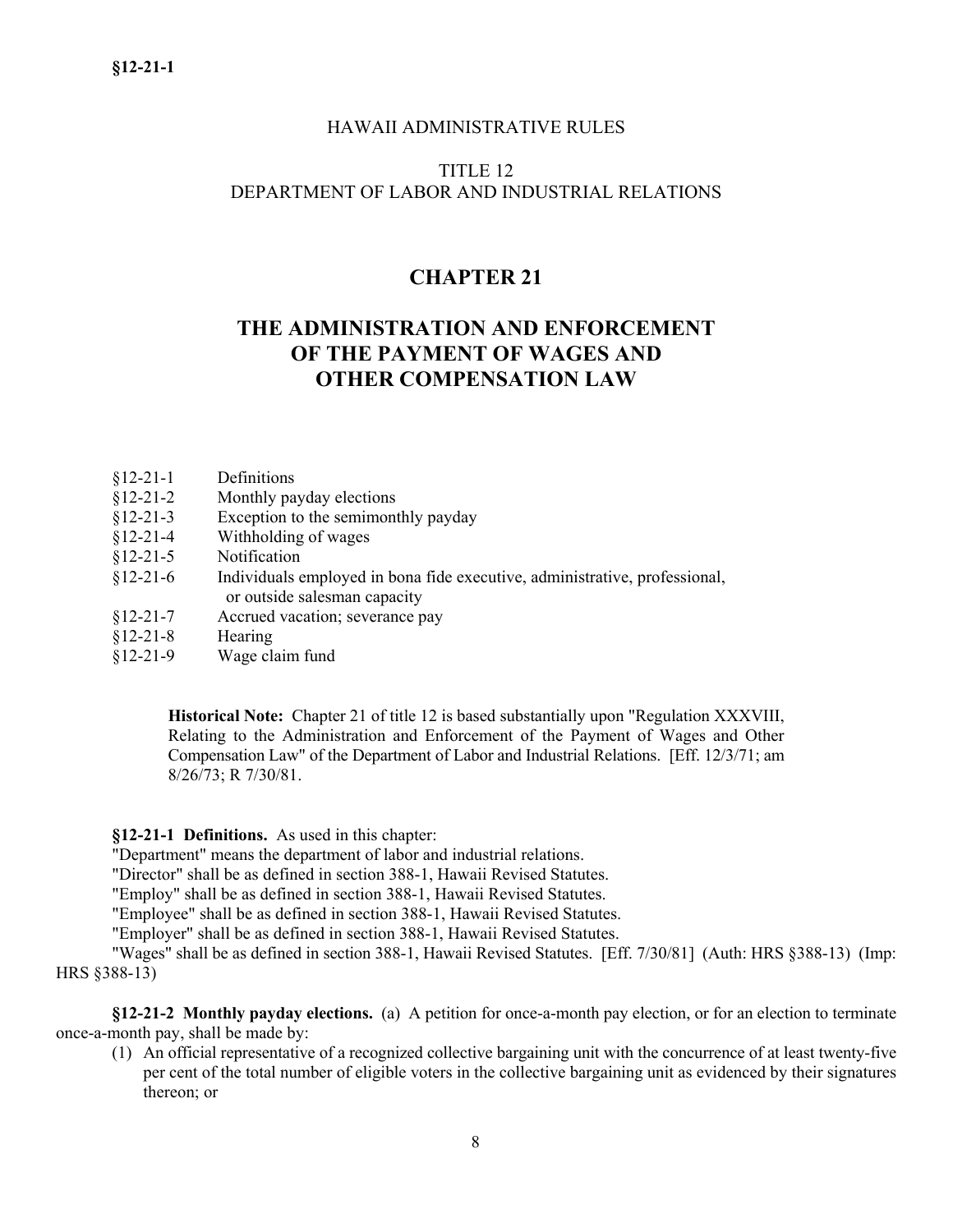(2) Any employee of an employer not in a collective bargaining unit with the concurrence of at least twenty-five per cent of the eligible non-bargaining unit voters in the employ of that employer as evidenced by their signatures thereon.

(b) The petition shall be filed on a form furnished by the enforcement division of the department at 830 Punchbowl Street, Room 340, Honolulu, or its district offices on Hawaii, Maui, and Kauai.

- (c) No formal secret ballot election need be conducted when a petition is received from an employer's sole employee.
- (d) An employee must be on the employer's payroll on the date of election to be eligible to vote.
- (1) In an election requested by an official representative of a collective bargaining unit, only members of that collective bargaining unit who are eligible voters shall be entitled to vote.
- (2) In an election requested by a non-bargaining unit employee, only non-bargaining unit employees of the employer who are eligible voters shall be entitled to vote.
- (3) If the eligibility of a particular employee to vote is challenged, the ballot of that employee shall be received by the departmental representative under protest and placed in an individual envelope provided for that purpose. If challenged ballots would determine the election, the department shall investigate the challenge and the department's findings shall be binding on all parties.

(e) A certification of election issued by the department shall be valid until a new election and certification of results of that election supersede the previous certification.

(f) A new petition for election shall not be accepted until two years have elapsed from the date of the previous election. [Eff. 7/30/81] (Auth: HRS §388-13) (Imp: HRS §388-2)

§12-21-3 Exception to the semimonthly payday. (a) The director may grant an exception to the semimonthly payday requirement when it is shown that:

- (1) The employer will suffer undue hardship if the application is denied; or
- (2) The employer will give a semimonthly advance equivalent to approximately one-half of the monthly "take home" pay to each employee.

(b) Where the director grants an employer's request to establish regular paydays less frequently than semimonthly on the grounds of undue hardship under subsection (a)(1), the exception shall expire two years from the date of grant. A request for renewal of exception shall be submitted to the director at least thirty days prior to expiration of the exception then in force. [Eff. 7/30/81] (Auth: HRS §388-13) (Imp: HRS §388-2)

§12-21-4 Withholding of wages. Adjustment in wages for advances or correction of computation errors from previous payrolls shall not be considered as deductions under section 388-6, Hawaii Revised Statutes. [Eff. 7/30/81] (Auth: HRS §388-13) (Imp: HRS §388-6)

812-21-5 Notification. (a) Every employer shall, at the time of each payment of wages, furnish each employee an itemized statement in writing showing:

- $(1)$  The name of the employer;
- (2) The name of the employee;
- (3) The inclusive dates of the period for which the employee is paid;
- (4) Total gross compensation;
- (5) The amount and purpose of each deduction, except that all deductions made on written orders of the employee may be aggregated and shown as one item;
- $(6)$  Total net pay; and
- (7) Date of payment.

(b) The pay statement shall be furnished in a form that the employee may retain as a personal record. It may be in the form of a section detachable from the check or a separate form. [Eff. 7/30/81] (Auth: HRS §388-13) (Imp: HRS §388-7)

§12-21-6 Individuals employed in bona fide executive, administrative, professional, or outside salesman capacity. (a) An individual employed in a bona fide executive capacity is an employee whose: